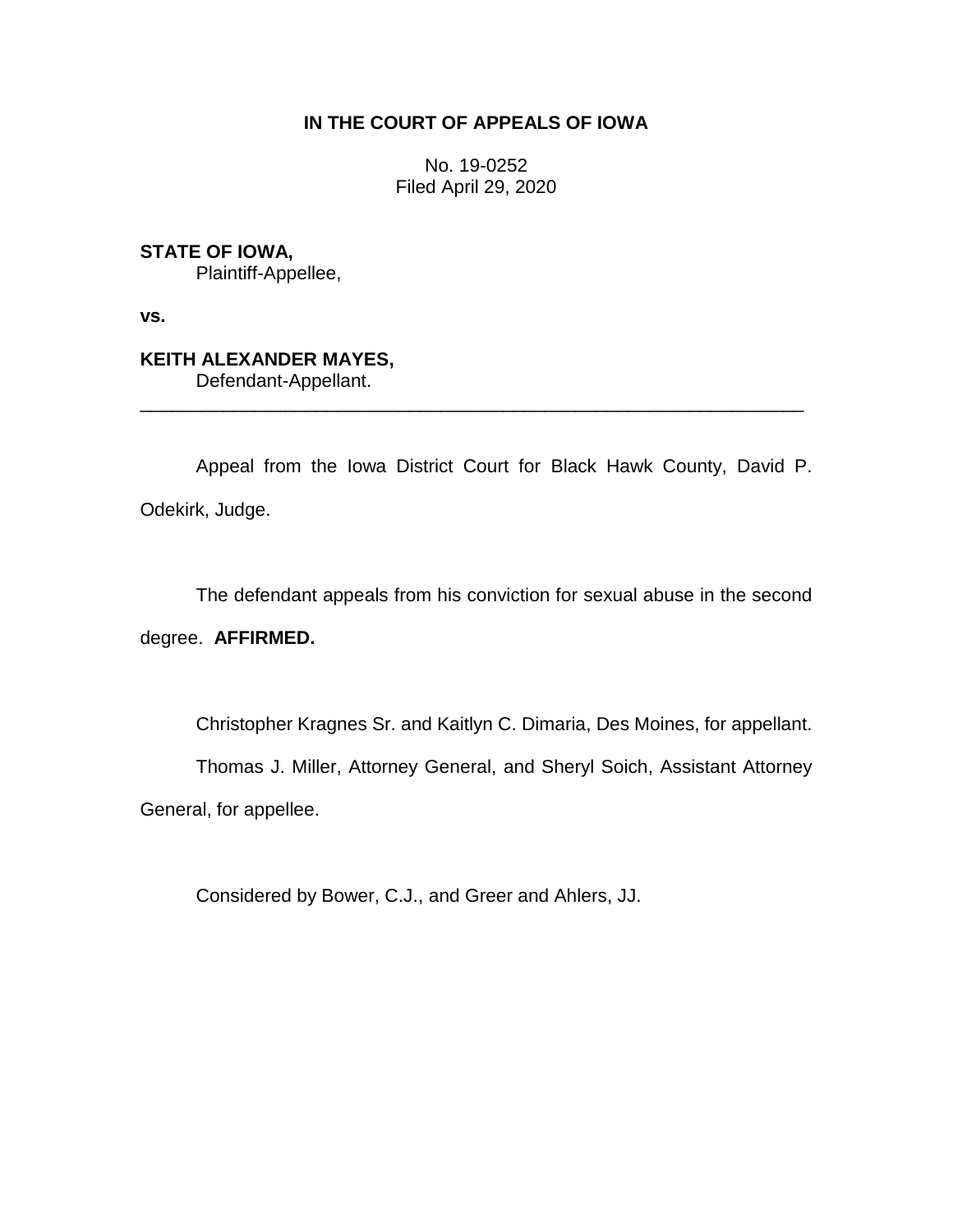#### **GREER, Judge.**

Keith Mayes appeals from his conviction for sexual abuse in the second degree. Mayes maintains the district court abused its discretion in determining the rape-shield law prevented the introduction of evidence the complaining witness had previously been shown a pornographic video, challenges the sufficiency of the evidence to support his conviction, and argues the court abused its discretion in granting the State's two requests for continuances.

#### **I. Background Facts and Proceedings.**

In August 2017, Mayes was living with his girlfriend and his girlfriend's four children. A.D. is the oldest of the four children; she was eleven at the time.

In the late afternoon of August 18, A.D.'s mother left for work. Mayes stayed at the home with the children. A few hours later, the mother returned from work. She learned that A.D. had told the neighbor, whom A.D. considered like a grandmother to her, that Mayes had hurt her that day by touching her in places he should not. The mother called 911, and Mayes left the home.

The same night, Mayes alerted the police that he believed they were looking for him and voluntarily spoke with officers at the police station. He denied the allegations A.D. made and allowed the officers to take a buccal swab for DNA testing.

At approximately the same time, a sexual assault nurse examined A.D. at a local hospital. The nurse completed a sexual assault kit, swabbing several areas on A.D.'s body and taking A.D.'s clothing for later testing.

In December, the state lab completed its testing and report. The report revealed seminal fluid was in multiple places on the underwear A.D. wore to the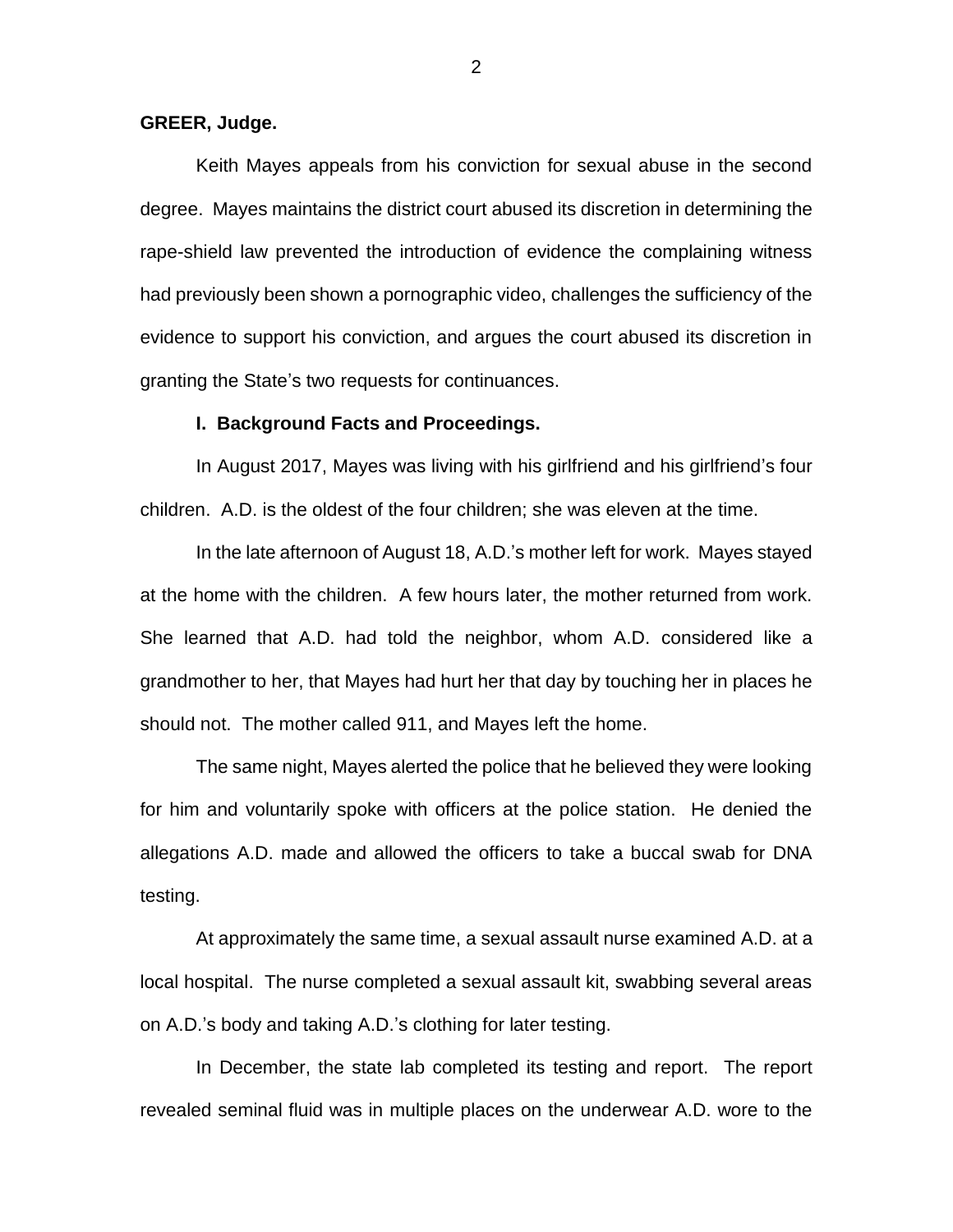hospital on August 18 and on the "bilateral buttocks" swab taken from A.D. The

DNA from the seminal fluid matched Mayes's known DNA sample.<sup>1</sup>

Mayes was arrested and charged with sexual abuse in the second degree.

His jury trial was to begin on September 25, 2018.

At the pretrial conference on September 21, the State moved for a continuance. The prosecutor said she was in the middle of a class "A" felony trial that would likely continue until the day before Mayes's trial started. And the State had been unable to locate and serve A.D. The prosecutor indicated,

[S]ubpoenas have been out in this case since August. There are three return of services already in the file from the first time that subpoenas were sent out dated August 9th and August 15th. We have made efforts to locate [A.D.]. We've sent out subpoenas to other addresses that our files have indicated she might be residing at. That was done at the beginning of September. They still have not been able to locate her or her mother, for that matter, and I know that the Waterloo police investigations unit is also taking steps to locate her as well.

Mayes resisted the State's request. The court found good cause for the continuance and granted the State's request. The court continued the trial until October 30.

At the October 22 pretrial conference, the State requested another continuance. The prosecutor stated she was starting a murder trial the next day and did not expect to be available for trial on October 30. Mayes resisted the continuance, but the court granted a one-week delay. Mayes's jury trial began on November 6.

 $\overline{a}$ 

<sup>&</sup>lt;sup>1</sup> According to the report, "The probability of finding this profile in a population of unrelated individuals, chosen at random, would be less than 1 out of 1.0 nonillion." At trial, the criminalist who completed the testing and authored the report testified that "nonillion" is "1 with 30 zeros behind it."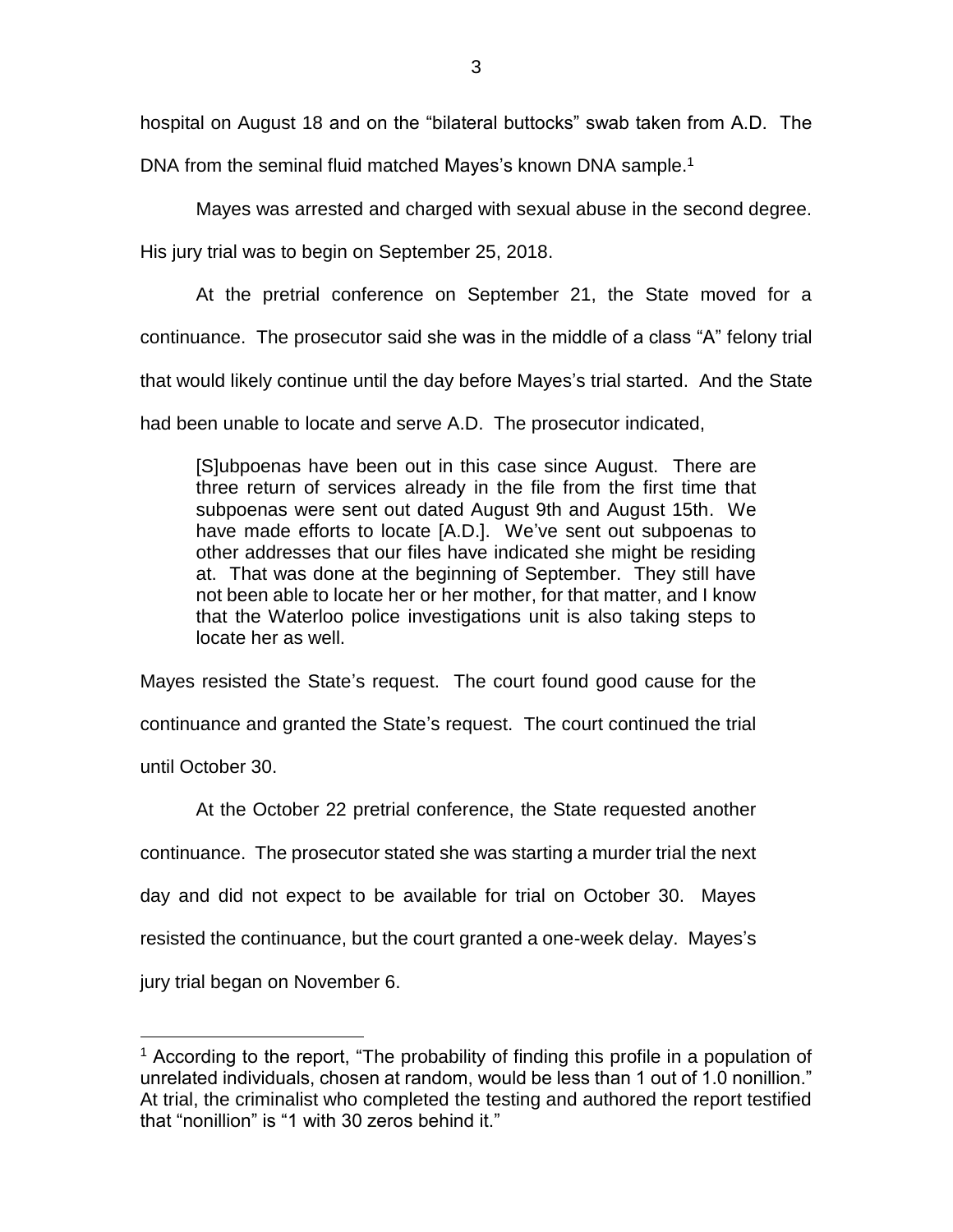A.D.'s mother testified at the trial. She testified about going to work and leaving the children with Mayes, coming home and learning of A.D.'s allegation, and calling 911. On direct examination, A.D's mother was asked if she told A.D. what to say to medical personnel or the interviewer at the Child Protection Center (CPC). She testified she had not. She was then questioned if, after having sex with Mayes, she ever stored his semen; she said she had not. Finally when asked if she ever wiped Mayes's semen on A.D.; she said "no." On cross-examination, the following exchange occurred:

Q. . . . [Y]ou were asked about sexual relations with Mr. Mayes? A. Mm-hmm.

> . . . . Q. And the two of you were in a relationship? A. Yes.

Q. It was indicated that obviously you had sex? A. Yes.

Q. Apparently you were on birth control? A. Yes.

Q. So Mr. Mayes would ejaculate in you? A. Yes.

Q. . . . So after having intercourse with Mr. Mayes, what was your normal course of action? A. Sometimes I go sleep or sometimes I get up and take a shower.

Q. And isn't it true that sometimes you would grab the nearest clothing item, whatever the case might be, to assist in cleaning up? A. Yeah, a towel or something. Most likely a towel.

Q. Sure. But whatever is there, whatever is convenient, right? A. Yeah.

Q. All right. Do you have a washer in your house? A. No.

Q. Where do you wash your clothes at? A. Miss Carole was helping me wash my clothes next door.

Q. Next door? A. Mm-hmm, or the laundromat.

On redirect, the State asked the mother:

. . . .

Q. . . . [Y]ou were asked about the objects that you would use to wipe yourself up after having sex with [Mayes] and you mentioned using a towel? A. Mm-hmm.

Q. Is that yes? A. Yes.

Q. Would you ever use one of your child's underwear? A. What the fuck—excuse me. No.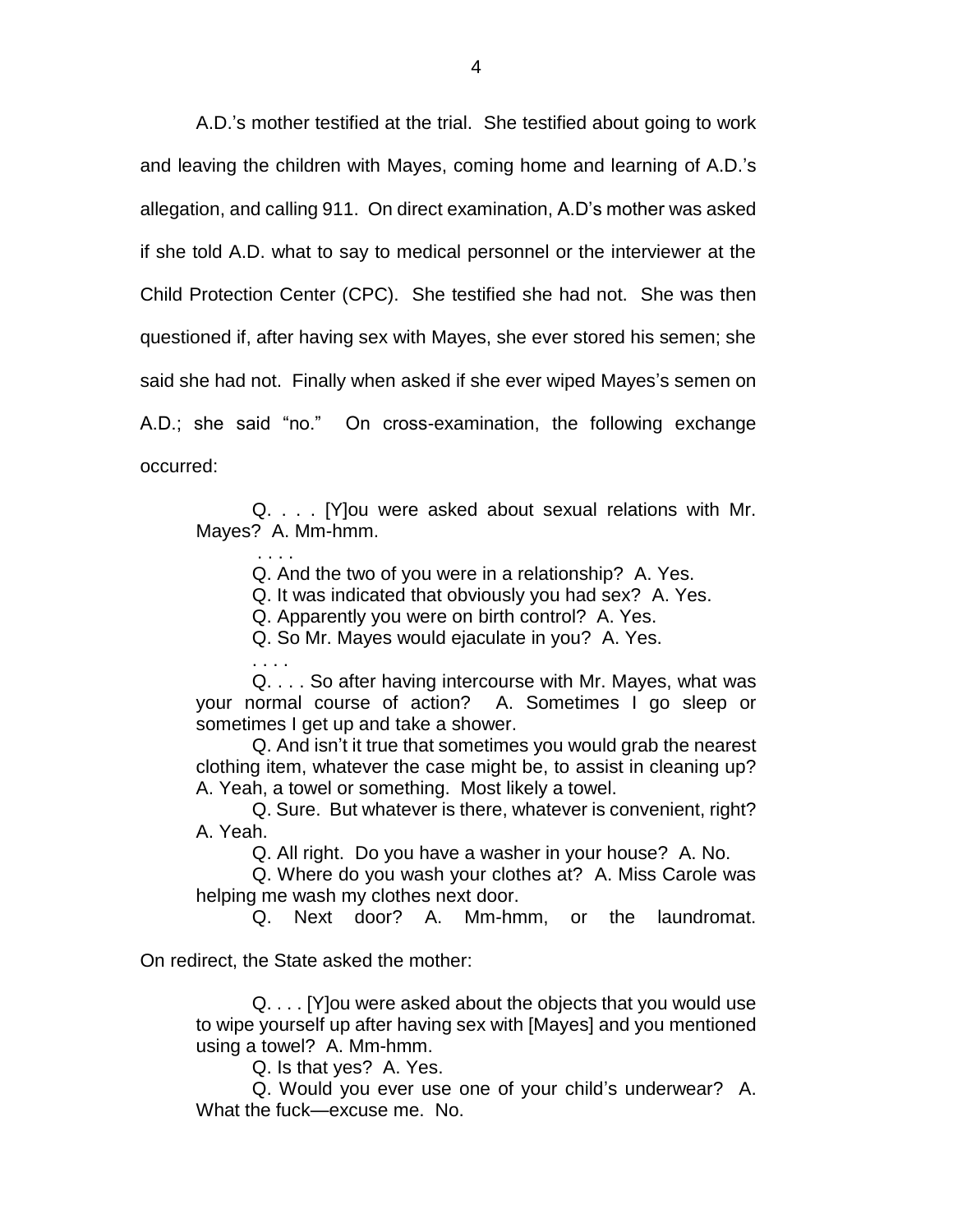A.D. also testified. According to her, she was lying on her mother's bed with her eyes closed when Mayes walked in, locked the door, and got into the bed with her. Though resistant to answer questions, A.D. testified that Mayes rubbed his hands up and down her bare legs. She testified he also used his hands to touch her "private part that's used for going pee." He touched her skin, not underwear, and he moved his hand "around." A.D. then got up from the bed to use the restroom. She cried in the restroom before ultimately returning to her mother's room. Mayes was not in the room when she returned. But after she got back in her mother's bed, Mayes returned and got in the bed again as well. Once back in the bed, Mayes "touched [her] private part that goes poop" with his "private part." The State asked A.D. if she knew what Mayes's private part is used for, and she responded, "To go to the bathroom." When asked if she meant it is used to pee, A.D. said yes. On direct examination, A.D. further testified:

Q. [A.D.], at some point did [Mayes] touch you with his private part? A. Yes.

. . . . Q. Now, [A.D.], when [Mayes] was touching your private part that goes poop with his private part, how were you laying on the bed? A. On my stomach.

Q. And was your dress still on? A. Yes.

Q. Where was your underwear? A. Around my ankles.

Q. How did your underwear get down by your ankles? A. He pulled them down.

Q. [A.D.] do you know or do you remember what [Mayes] was wearing that day? A. Some shorts, I think, and a T-shirt. Yeah, that's it.

Q. At any point in time did he take his shorts off? A. Yes, I think so.

Q. Why do you think that? A. Because.

. . . .

Q. Because why? A. I don't want to answer that.

Q. [A.D.], when [Mayes] was touching your private part that goes poop with his private part, were [his] shorts still on? A. No.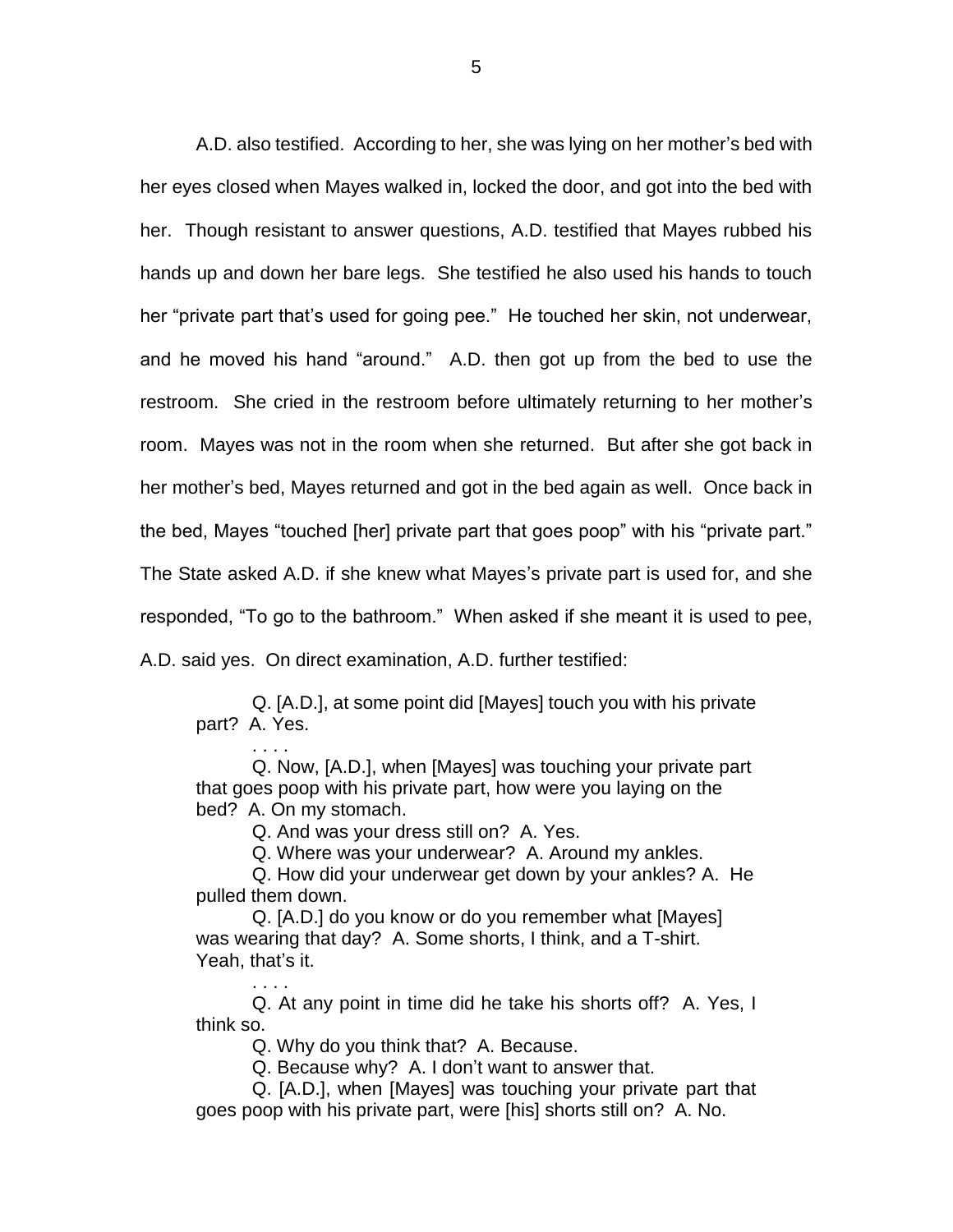Q. Did he have any underwear on? A. I don't know.

Q. Did you feel any underwear? A. No.

Q. Was [he] moving his private part when he was touching your private part that goes poop? A. Yes.

Q. And how was he moving it? A. Up and down.

Q. [A.D.], at some point did you see some white stuff? A. Yes.

Q. Where did you see the white stuff? A. I don't want to answer that.

Q. Did you see white stuff on the sheets? A. Yes.

. . . . Q. Did you see white stuff on you? A. Yes.

. . . .

Q. Where on you did you see the white stuff? A. I don't want to answer that.

Q. It would really help us understand if you could answer. A. My legs, my arms, on the little cabinet thing.

Q. So on your legs, your arms and the cabinet thing? Yes? A. Yes.

Q. [A.D.], at some point in time did you see [Mayes's] private part? A. Yes.

Q. And where were you when you saw [his] private part? A. Still on the bed.

Q. And where was [Mayes]? A. In front of me.

A.D. described the "white stuff" as "kind of clear and wet and cold." Yet A.D.'s statements about where she saw the "white stuff" were inconsistent. Swabs other than the "bilateral buttocks" swab taken by the nurse who completed the sexual assault exam were not positive for seminal fluid.

To support the State's case, the criminalist who completed the DNA testing testified as well. She found seminal fluid in ten places on the underwear A.D. was wearing at the hospital along with the "bilateral buttocks" swab. There was no DNA mixture in the sperm fraction, meaning the seminal fluid contained DNA of only one person—Mayes. She also completed DNA testing on an epithelial fraction, or skin cells, and found two sets of DNA—one set consistent with A.D. and another set consistent with Mayes. No DNA from a third person was found. The prosecutor asked the criminalist, "So if this particular seminal fluid that you saw had been in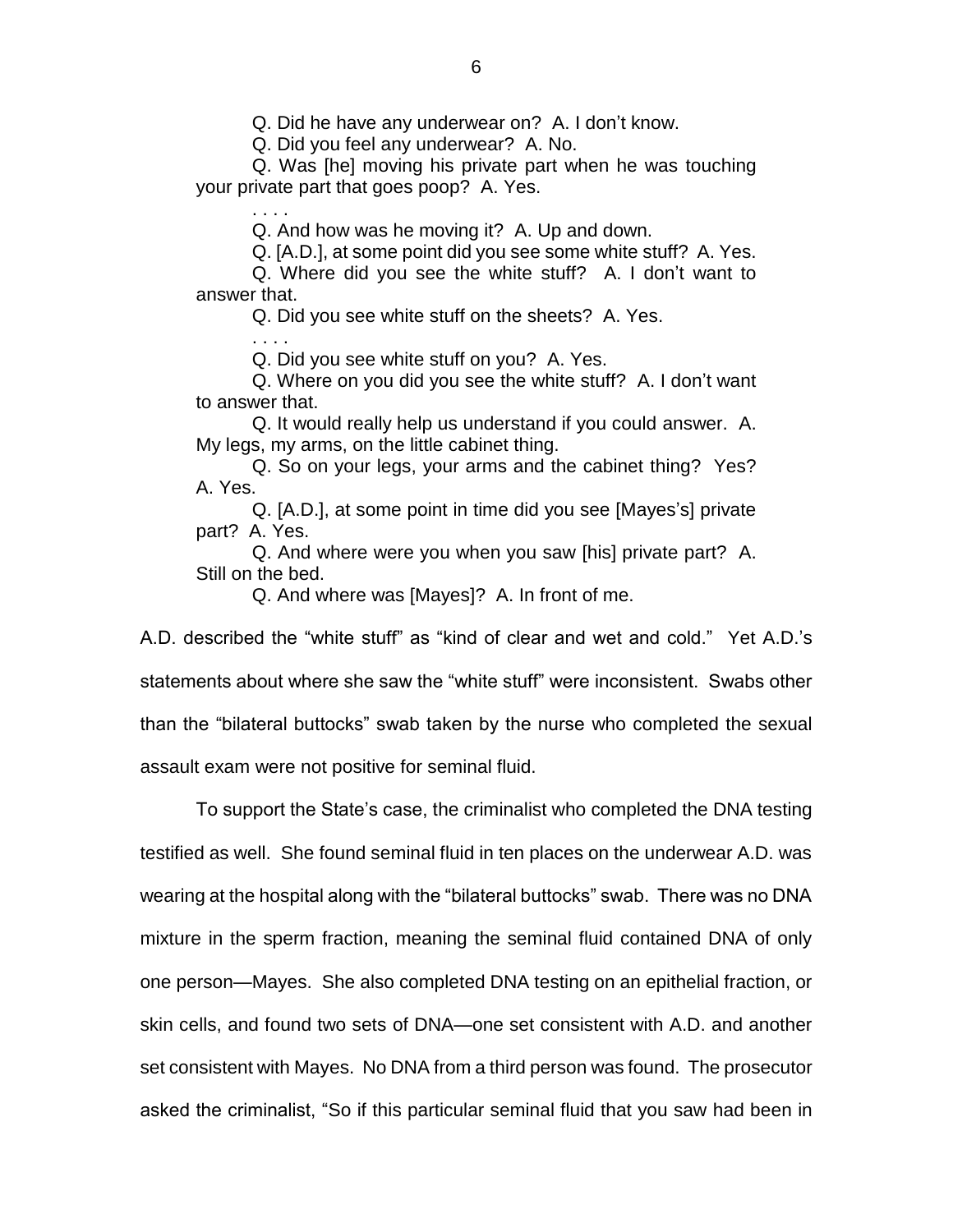contact with somebody else's vagina at some point in time, you would expect to find DNA from whoever's vagina that is on these items as well?" The criminalist responded, "I would think it would be highly likely that a vaginal area is very rich in DNA and does tend to transfer fairly easily."

Finally, the State played for the jury an audio recording of Mayes being interviewed at the police station in December 2017, after the police received the report Mayes's DNA and sperm had been found in A.D.'s underwear and on her body. On the recording, Mayes denies the allegations against him and blames A.D.'s mother. He suggests she saved his ejaculate from when they had sex and then put it in the places later located by the criminalist.

Mayes did not present any independent evidence.

The jury convicted Mayes of second-degree sexual abuse. *See* Iowa Code § 709.3(1)(b) (2017). He was later sentenced to a term of incarceration not to exceed twenty-five years. Mayes appeals.

#### **II. Discussion.**

 $\overline{a}$ 

**A. Rape-Shield Law.** At trial, Mayes sought to introduce evidence that A.D.'s mother's previous paramour showed a pornographic video to A.D. a few months before A.D. made the allegations against Mayes. Outside the presence of the jury, the State objected that the evidence was not admissible because viewing pornography constituted "other sexual behavior." *See* Iowa R. Evid. 5.412(a) (preventing admission of evidence of a victim's other sexual behavior in a criminal proceeding involving alleged sexual abuse). <sup>2</sup> While the court ruled Mayes could

 $2$  Mayes made an offer of proof, offering the video of A.D.'s interview at the CPC, during which she reported to the interviewer that she had been shown a video of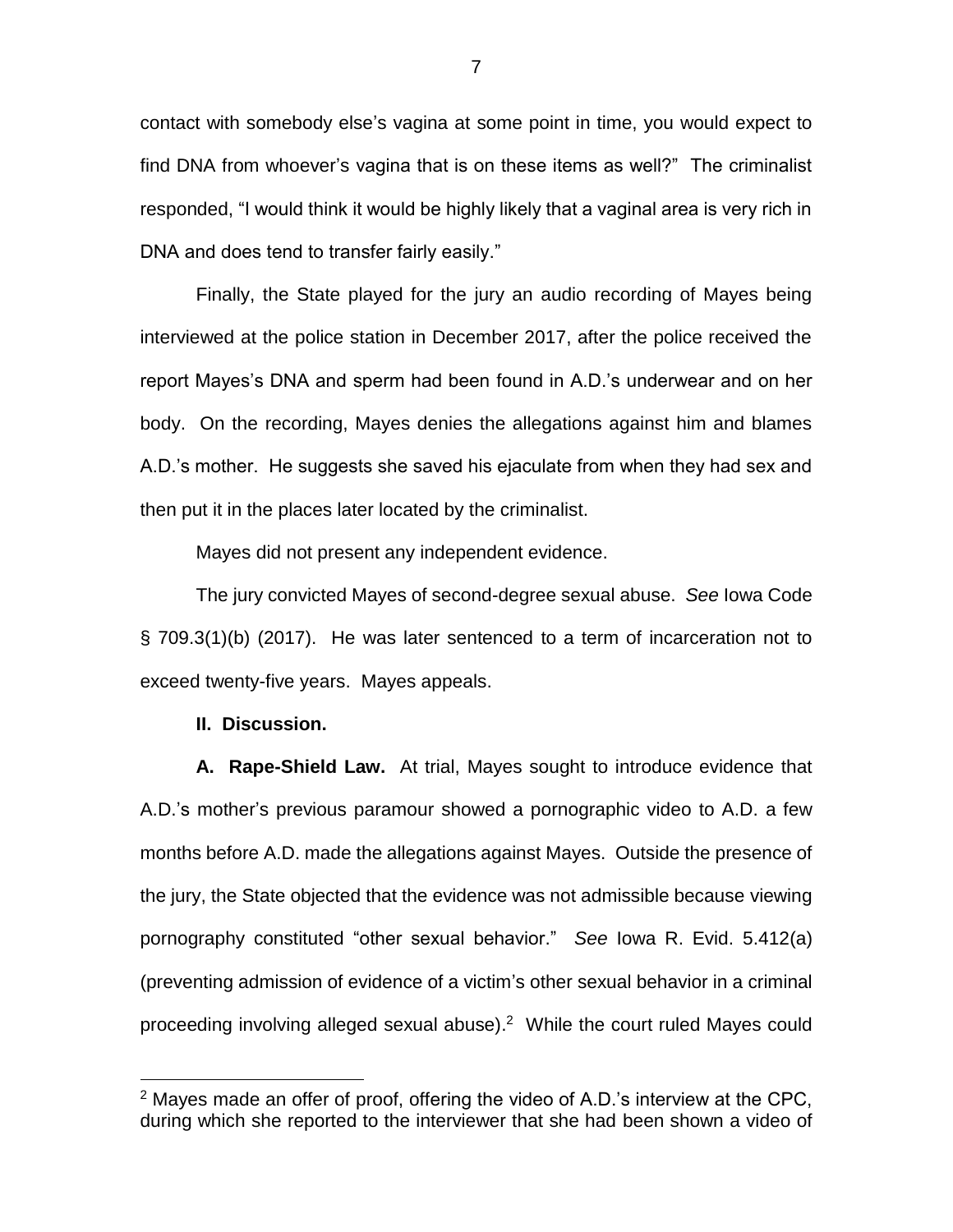not ask if A.D. had seen pornography, he could ask if A.D. "had previously seen parts of the male anatomy." Mayes challenges the court's ruling, arguing the court abused its discretion. *See State v. Alberts*, 722 N.W.2d 402, 407 (Iowa 2006) ("We review trial court rulings on admissibility of evidence under rule 5.412 in criminal prosecutions for abuse of discretion.").

Iowa Rule of Evidence 5.412, also known as the rape-shield law, generally prevents the admission of evidence of the victim's "other sexual behavior" in criminal cases involving allegations of sexual abuse. *See* Iowa R. Evid. 5.412(a). There are some exceptions to the general prohibition. *See* Iowa R. Evid. 5.412(b). Even so, to have the evidence of other sexual behavior admitted under one of the exceptions, the defendant must "[f]ile a motion to offer the evidence at least 14 days before trial." *See* Iowa R. Evid. 5.412(c)(1)(A). Mayes filed no such motion here. For that reason, if A.D.'s viewing of a pornographic video constitutes other sexual behavior, the court did not abuse its discretion in determining the evidence could not come in at trial. *See Walker*, 935 N.W.2d at 878 (affirming the district court's ruling that the evidence the defendant sought to introduce was inadmissible when the defendant failed to file the motion to introduce the evidence at least fourteen days before trial and the defendant did not seek to excuse his failure to timely file the notice).

 $\overline{a}$ 

people engaging in sexual acts by her youngest sibling's father. The State responded, "As far as an offer of proof goes, I would have no problem stipulating to that portion of the [CPC] video, just for the offer of proof." As the State has not contested the fact that A.D. was previously shown a pornographic video, we proceed with the assumption that Mayes established that fact. *Cf. State v. Walker*, 935 N.W.2d 874, 877–78 (Iowa 2019) (considering whether the defendant established the underlying act occurred or whether it was "simply speculation").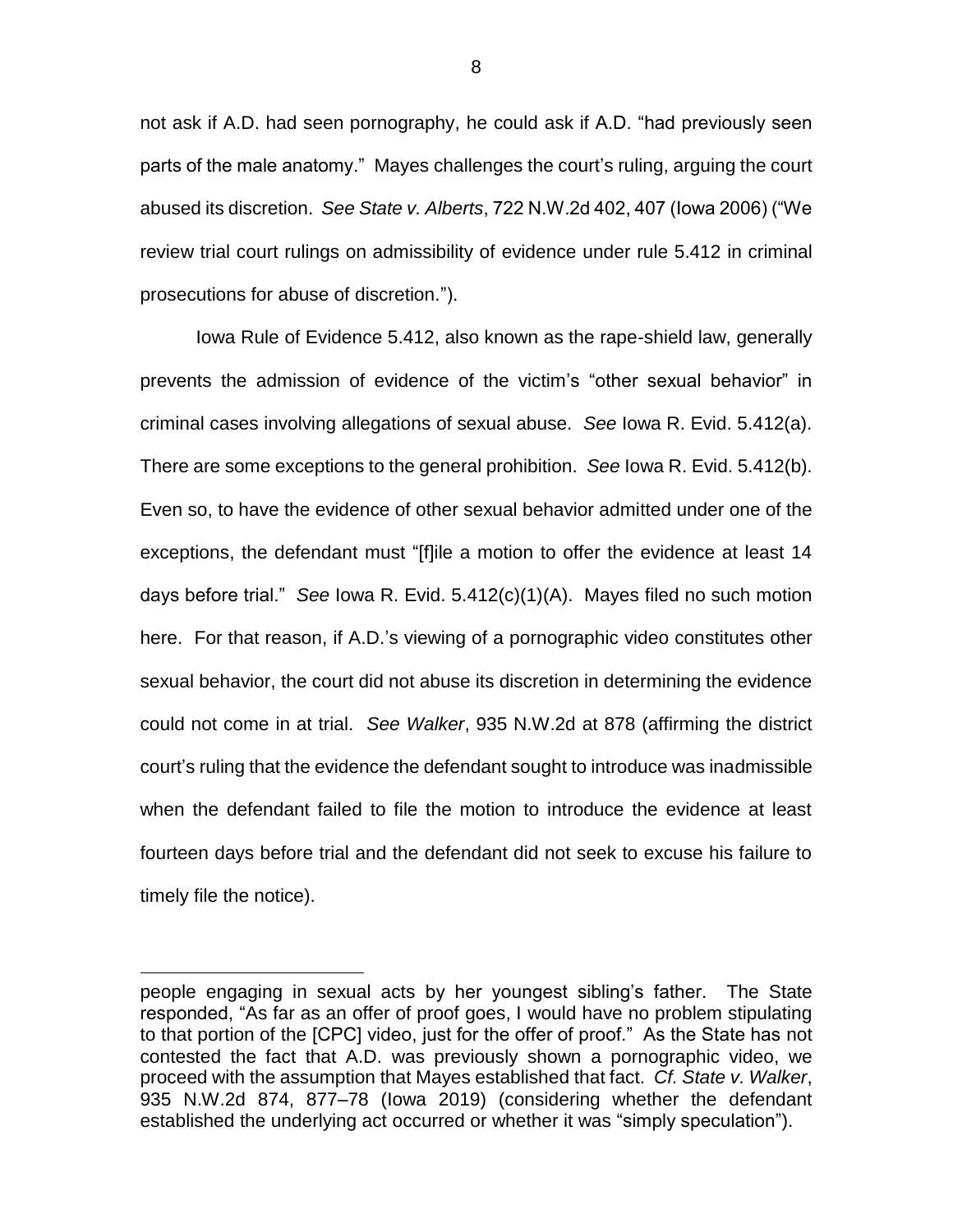Our supreme court has defined "other sexual behavior" as

a volitional or non-volitional physical act that the victim has performed for the purpose of the sexual stimulation or gratification of either the victim or another person or an act that is sexual intercourse, deviate sexual intercourse or sexual contact, or an attempt to engage in such an act, between the victim and another person.

*State v. Baker*, 679 N.W.2d 7, 10 (Iowa 2004) (citation omitted).

Mayes argues that A.D. being shown a pornographic video does not constitute a "physical act" on A.D.'s part and therefore does not fall within the inadmissible category of "other sexual behavior." We disagree.

That A.D. was shown the video—rather than seeking it out—suggests it was non-volitional; it does not suggest it was not an "act." Additionally, A.D. watching the video is a "physical act," as it is "of or relating to the body"—not just the mind. *See Physical*, *Merriam-Webster.com* (Apr. 2, 2020), https://www.merriamwebster.com/dictionary/physical. We acknowledge it can be difficult to determine what constitutes sexual behavior. *See Alberts*, 722 N.W.2d at 408. But to suggest there is a non-sexual reason to show a pornographic video to a child defies logic. *See State v. Zaehringer*, 280 N.W.2d 416, 420 (Iowa 1979) (determining posing nude is not per se sexual behavior; absent a showing or implication of sexual activity of some sort accompanying posing nude, the evidence should have been admitted at trial). We cannot think of, and Mayes has not offered, any non-sexual reason for showing a child a graphic pornographic video. And while it seems no sexual contact occurred between A.D. and her sibling's father, we think this could unfortunately be described as "likely a precursor to sexual activity." *See Alberts*, 722 N.W.2d at 409. This precursor falls within "other sexual behavior." *See id.*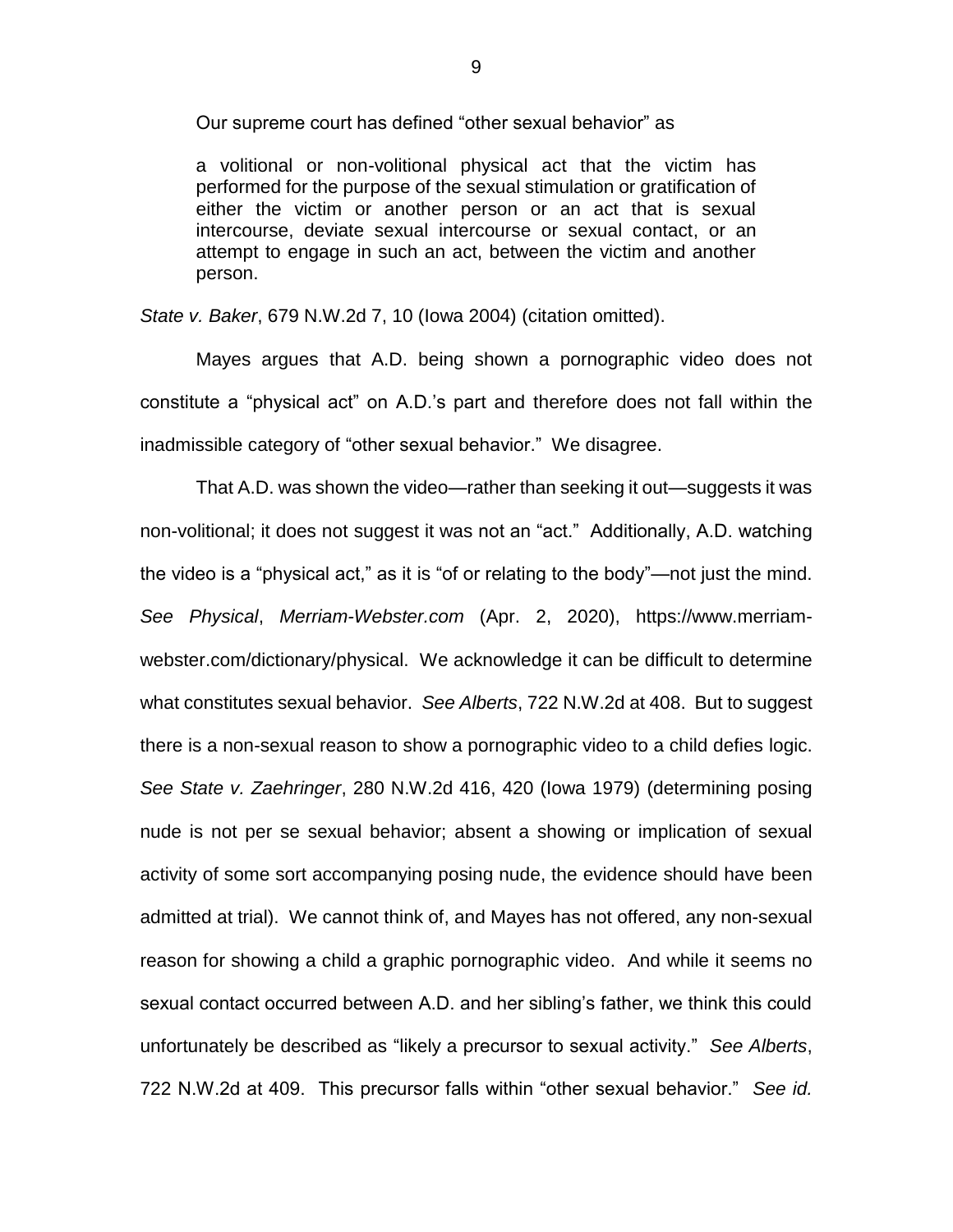We reach this conclusion, in part, by considering the purpose of the rape-shield law, "which is to protect the victim's privacy, encourage the reporting and prosecution of sex offenses, and prevent the parties from delving into distractive, irrelevant matters." *Id.* These goals fit precisely into the decision to exclude the video show evidence.<sup>3</sup>

We agree with the district court that A.D. being shown a pornographic video falls within the general prohibition against evidence of the victim's "other sexual behavior." Further Mayes failed to follow the notice requirements to have that evidence admitted pursuant to a rule 5.412(b) exception. *See State v. Trane*, 934 N.W.2d 447, 462 (Iowa 2019) ("[S]tates may impose and enforce *reasonable* notice requirements for rape shield exceptions."). Thus, the district court did not abuse its discretion in ruling the evidence inadmissible.

**B. Sufficiency of the Evidence.** Mayes challenges the sufficiency of the evidence to support his conviction. We review claims regarding the sufficiency of evidence for a correction of errors at law. *State v. Romer*, 832 N.W.2d 169, 174 (Iowa 2013). "In reviewing challenges to the sufficiency of evidence supporting a guilty verdict, courts consider all of the record evidence viewed in the light most favorable to the State, including all reasonable inferences that may be fairly drawn

 $\overline{a}$ 

 $3$  Even if evidence does not fall within the definition of "other sexual behavior," "[w]e note '[t]he evidence remains subject to all other applicable evidentiary requirements and considerations,'" such as relevancy and prejudice. *Alberts*, 722 N.W.2d at 410 (second alternation in original) (citation omitted); *see also* Iowa Rs. Evid. 5.402, 5.403. Here the trial court opined that "pornography in and of itself is of such a nature that the danger of unfair prejudice outweighs the probative value . . . ." Even if we examine the evidence under the Iowa Rule of Evidence 5.403 analysis, as the court referenced, we would find it inadmissible.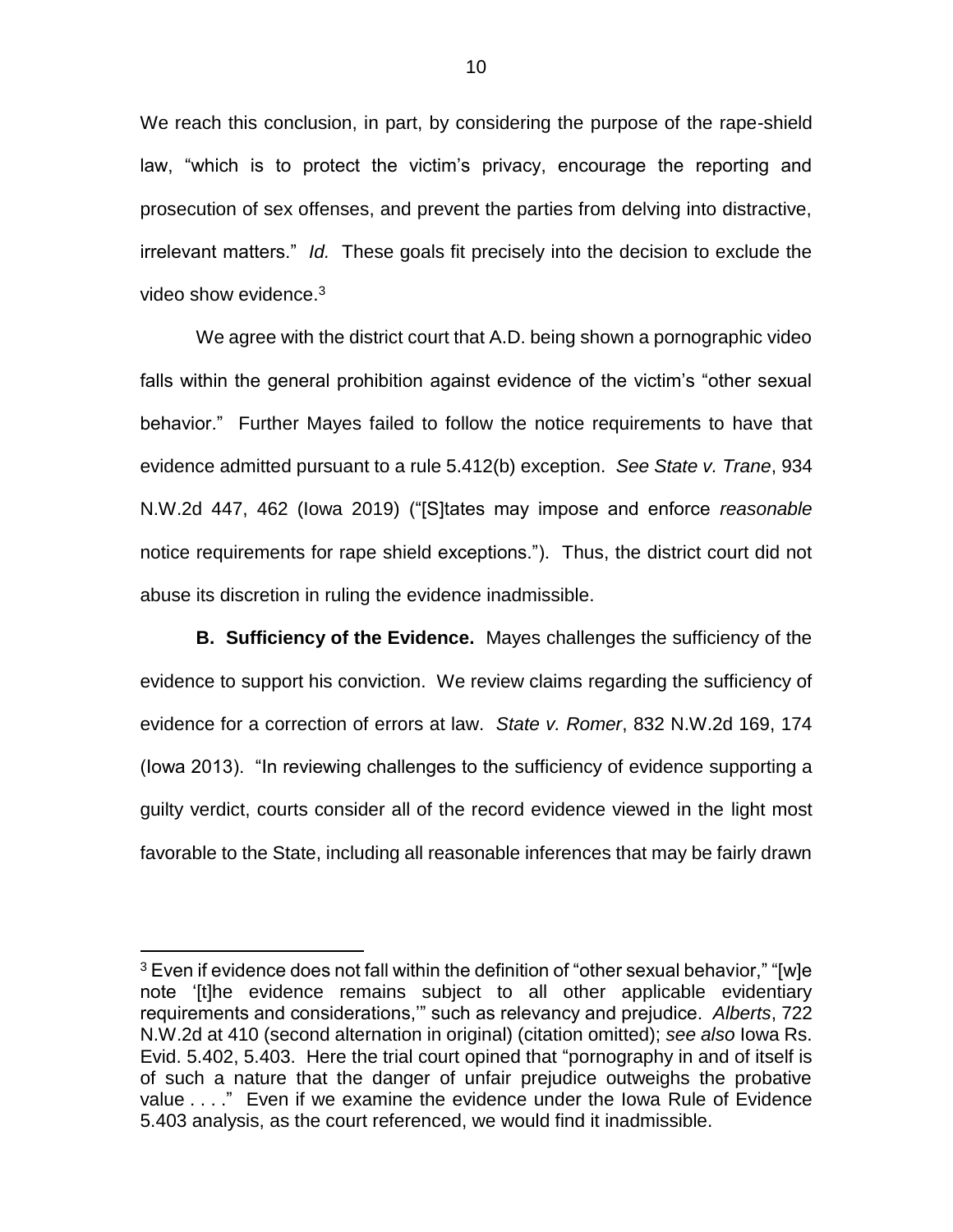from the evidence." *Id.* (citation omitted). "We will uphold a verdict if substantial record evidence supports it." *Id.* (citation omitted).

In challenging the evidence supporting his conviction, Mayes likens his case to *State v. Smith*, 508 N.W.2d 101, 104–05 (Iowa Ct. App. 1993). In *Smith*, our court reversed convictions of sexual abuse for insufficient evidence after finding the complaining witnesses' "accounts of alleged abuse [were] inconsistent, selfcontradictory, lacking in experiential detail, and, at times, border[ing] on the absurd." 508 N.W.2d at 103.

As Mayes points out, there were some inconsistencies in A.D.'s statements about the incident. Officers who responded to the 911 call reported A.D. told them that Mayes had stuck his tongue in her mouth and she had bit it, drawing blood. Photos of Mayes's mouth and tongue from the police station the night of the incident show no such injuries. Additionally, Mayes questions A.D.'s statement that the "white stuff" was cold, arguing it shows lack of experiential detail. A.D. made differing statements about where she saw the "white stuff" as well. And there was some question whether her siblings were on the floor near the foot of the bed watching a movie at the time of the incident or playing elsewhere.

But A.D. was generally consistent in her allegation—including location, identity of perpetrator, and general details about what happened. And she never suggested the perpetrator was anyone else nor recanted her allegation. While she was reticent to answer some of the questions at trial, she always answered. And, unlike in *Smith*, physical evidence corroborated A.D.'s allegation. This is not a case where the complaining witness's testimony was so inconsistent or absurd as to be without any credibility. *See id.* at 104 (concluding a complaining witness's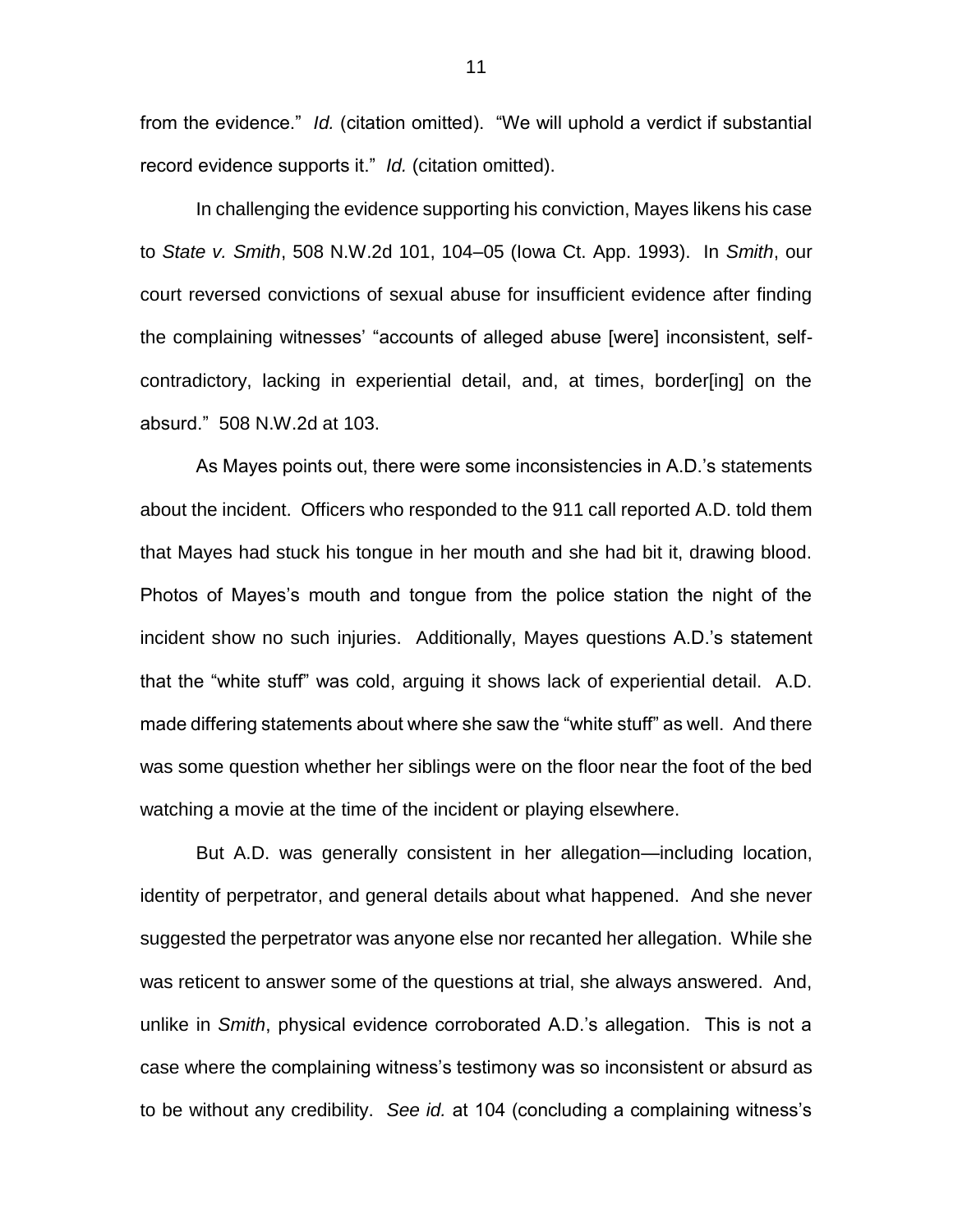"testimony lacks the probative value needed to support a guilty verdict" because it was "self-contradictory, lack[ed] experiential detail, and describ[ed] scenes, such as the birthday party, that border on the surreal").

At trial, Mayes alluded to another explanation for finding his seminal fluid in A.D.'s underwear. On appeal, he urges us to accept that explanation rather than the one provided by A.D. But in our review for sufficiency of the evidence, we examine the evidence "in the light most favorable to the State." *Romer*, 832 N.W.2d at 174 (citation omitted). Substantial evidence, including testimony from a DNA analyst, supports Mayes's conviction for second-degree sexual abuse.

**C. Continuances.** Finally Mayes argues the district court abused its discretion in granting the State's two requests for a continuance. "We generally review a district court's denial of a motion for continuance for an abuse of discretion." *State v. Clark*, 814 N.W.2d 551, 560 (Iowa 2012).

"Motions for continuance are discouraged," and "[a] motion for continuance shall not be granted except upon a showing of good and compelling cause." Iowa R. Crim. P. 2.9(2). But "a trial court has 'very broad' discretion in ruling on a motion for a continuance." *See State v. LaGrange*, 541 N.W.2d 562, 564 (Iowa Ct. App. 1995) (citation omitted). And we will not "reverse[] on appeal unless an injustice has resulted." *State v. Leutfaimany*, 585 N.W.2d 200, 209 (Iowa 1998). Here, Mayes raises additional factors the district court should have considered before deciding the motions—"the inconvenience and cost, and most importantly, Mayes's custody status"—but does not otherwise establish an injustice that resulted from the continuances being granted. Without more, we cannot say the district court abused its discretion.